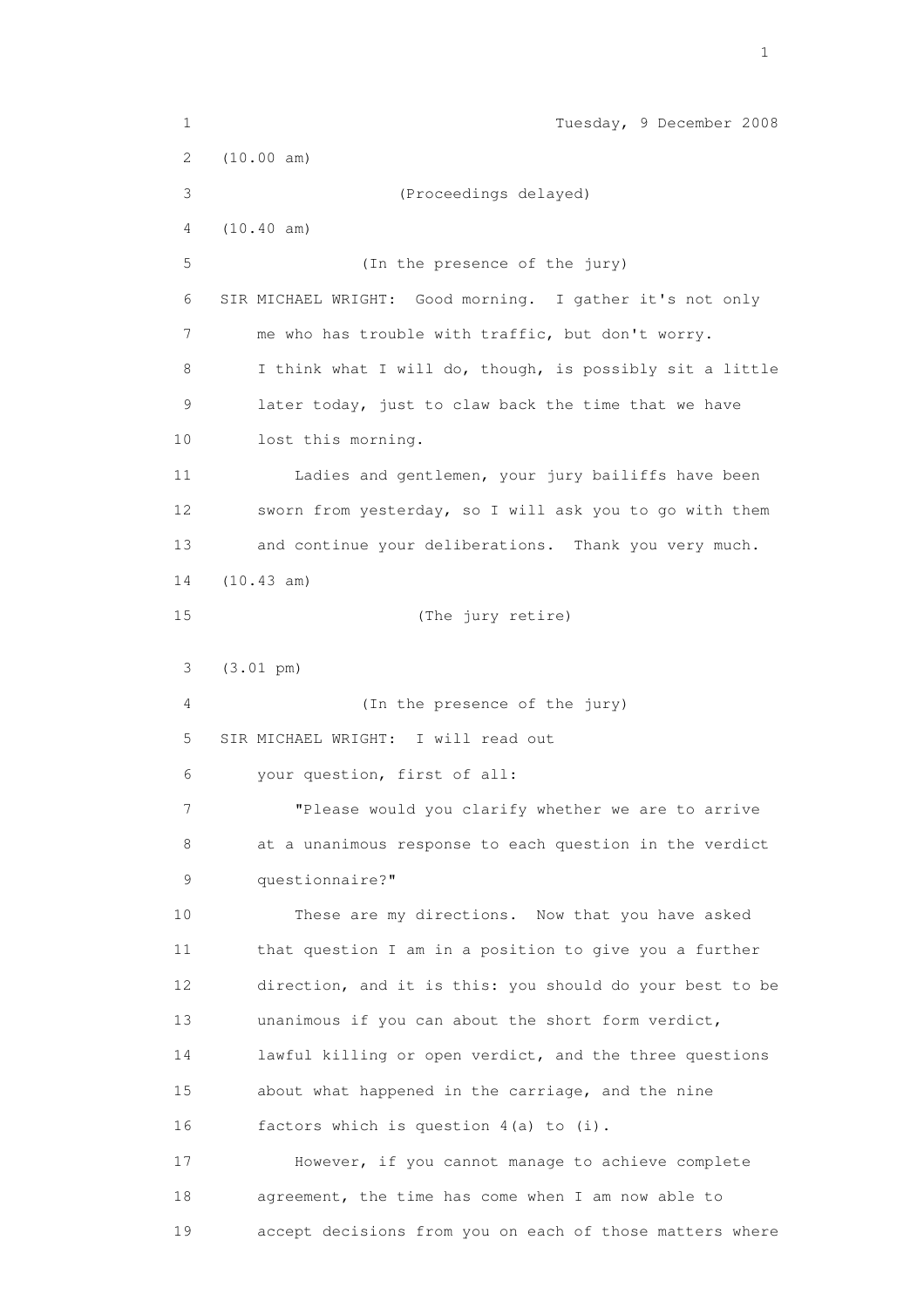20 at least nine of you are agreed. So in other words, 21 it's either 11 to none, unanimous; ten to one, or nine 22 to two. 23 It is obviously, and I stress this, it is desirable 24 that your decisions are unanimous ones if that is at all 25 possible. So I am going to ask you to try to achieve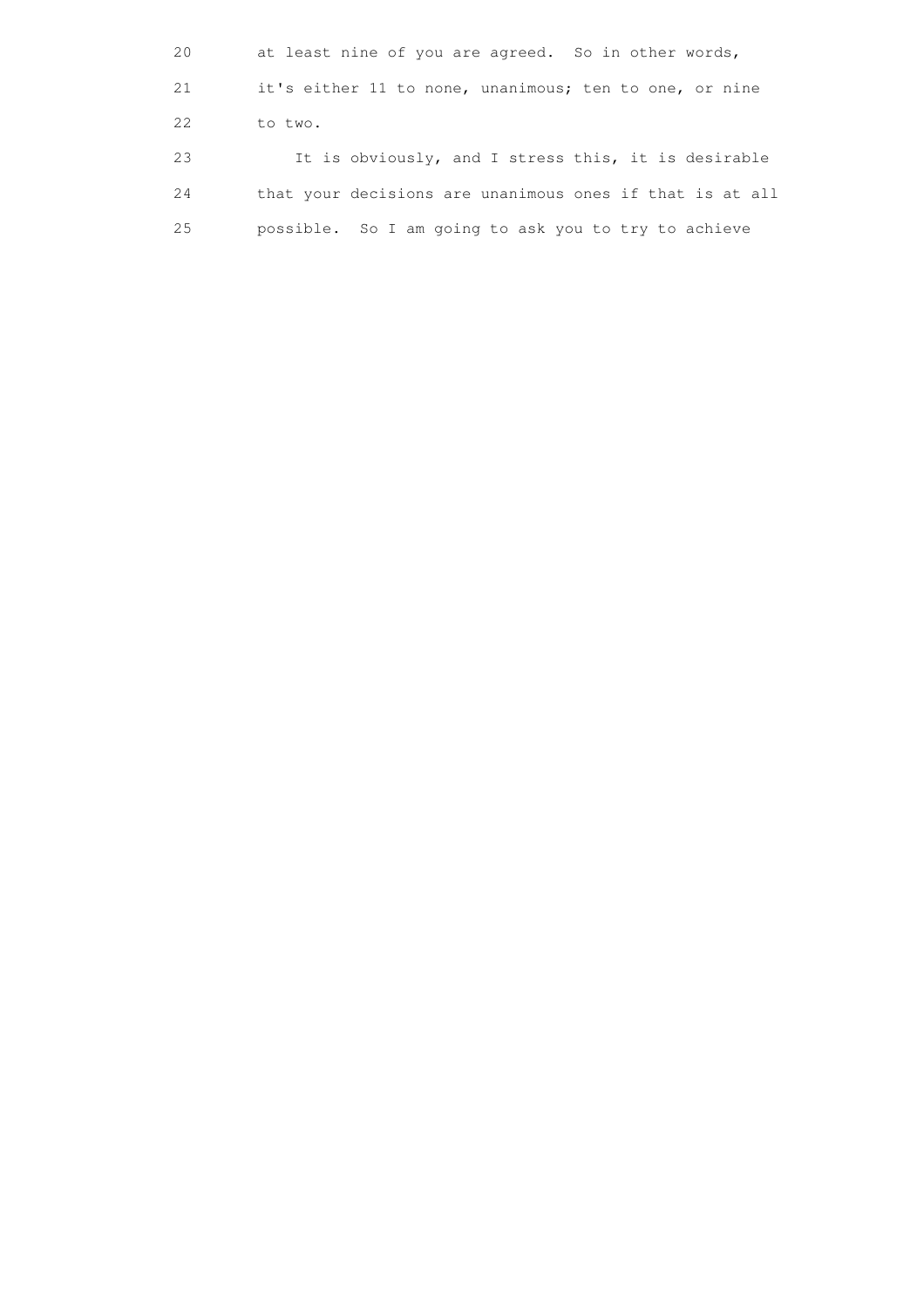1 that if you can, so that all 11 of you can sign the 2 inquisition document.

 3 But if it is clear to you that that is not possible, 4 then I can accept majority decisions of ten to one or 5 nine to two, as the case may be, so long as at least 6 nine of you are the same nine in respect of each 7 decision. That is because at least nine people would 8 have to sign the inquisition, which means signing to 9 signify their agreement with each decision contained in 10 the document.

 11 Please can I stress one vital matter: simply because 12 one of your number is departing at the end of the day's 13 proceedings, you are under no pressure whatsoever to 14 reach unanimity or majority verdicts by that time. 15 There is no pressure of that or any other kind. If you 16 do not reach decisions today on the basis that I have 17 just outlined, then I will give you further directions 18 tomorrow morning upon the new majority figures that 19 would apply to a jury of ten.

 20 Would you like now, please, to go with the ushers 21 and continue your deliberations.

22 (3.04 pm)

 23 (The jury retire) 18 (4.40 pm) 19 (In the presence of the jury) 20 SIR MICHAEL WRIGHT: The question, and 21 I will read it in full: 22 "We would like some additional guidance in how one 23 interprets question 4(d), the general difficulty in 24 providing an identification of the man under

25 surveillance, Mr de Menezes, in the time available and

16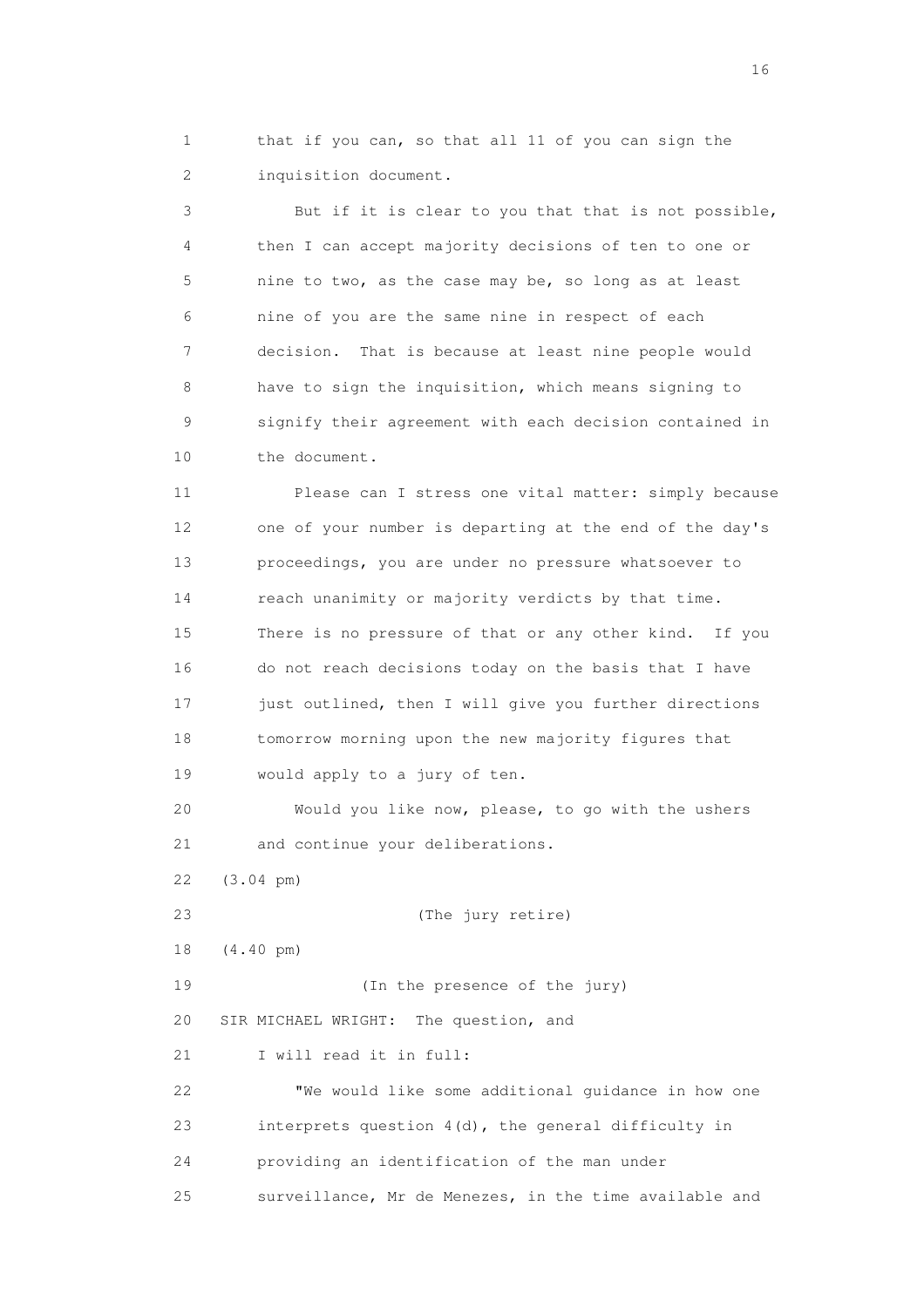1 in the circumstances after he had left the block at 2 Scotia Road."

 3 You asked for an interpretation, and I'll do the 4 best I can. The general difficulty in providing 5 an identification refers to the difficulty that you may 6 think almost always would exist if you were trying to 7 identify someone whom you did not know and had never 8 seen before. That's the general difficulty.

9 The time available; well, Mr de Menezes was only 10 under surveillance for about half an hour or so, and was 11 not continuously observed in that time. I reminded you 12 earlier of which officers saw him and when. You will 13 appreciate that this was not one of those lifestyle 14 surveillance operations where a subject is kept under 15 surveillance for days or weeks; this was much more 16 limited than that, and you should bear that factor in 17 mind.

 18 The circumstances; this refers to the difficulty 19 that you may think there is in trying to observe and 20 identify someone whilst, at the same time, trying to 21 keep yourself covert or secret as you do it. To put it 22 in the most simple terms, you can't very well go up to 23 the subject or the person -- not to use the police 24 word -- the person, stand in front of them and have 25 a really good long stare, can you? These are the sorts

20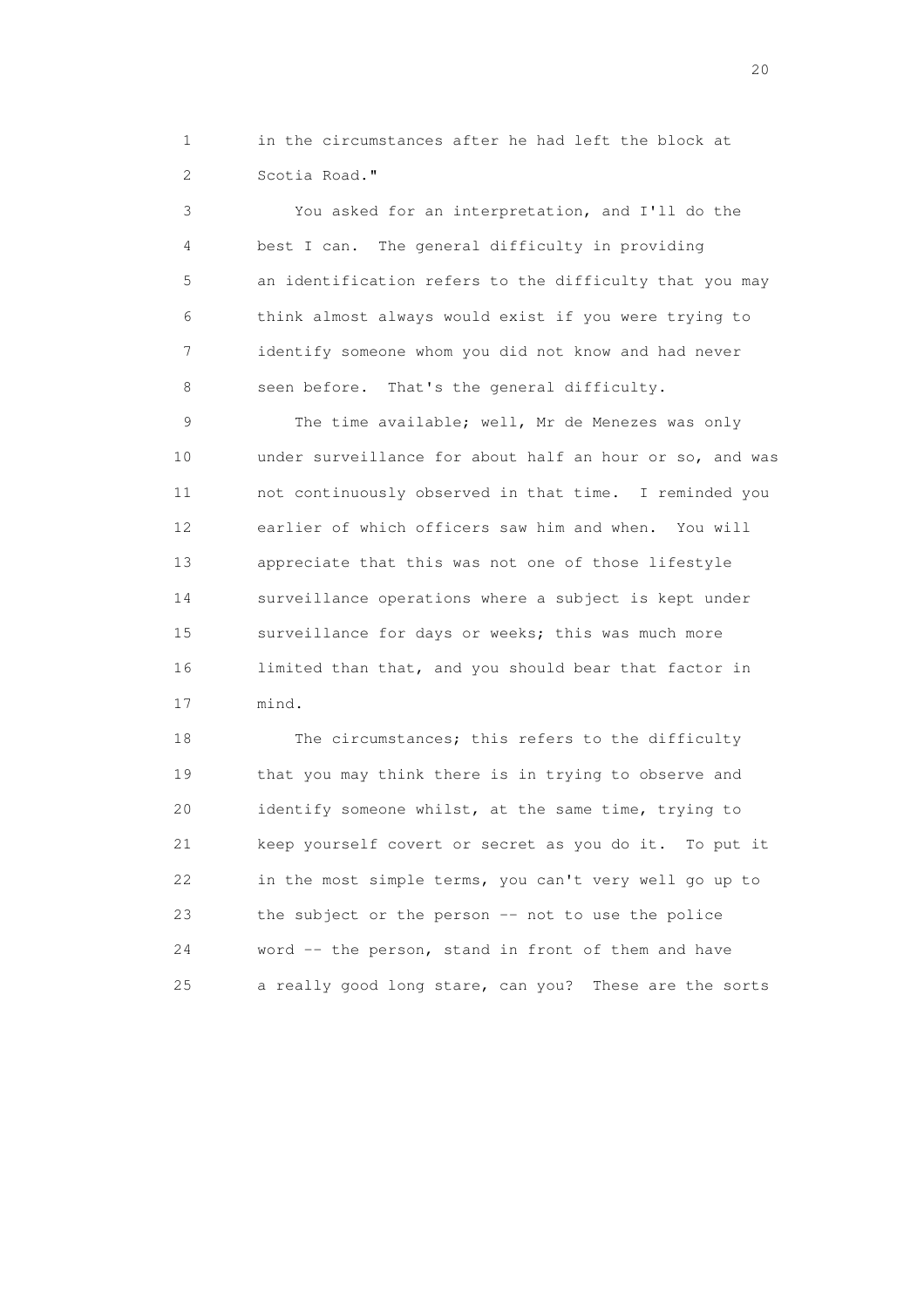1 of things, and those are the sorts of difficulties, that 2 this factor is directed towards. 3 As I have directed you, it is for you to say if you 4 think that, broadly speaking, is an accurate statement 5 of affairs; and I also directed you that, if you think 6 that the difficulty in obtaining an identification 7 played a part in the ultimate outcome as well, then your 8 answer to this factor should be "yes". 9 I hope that helps. 10 Would you like to withdraw, please, with your ushers 11 and continue your deliberations. 12 (4.44 pm) 13 (The jury retire) 20 (5.05 pm) 19 (5.07 pm) 20 (In the presence of the jury) 21 SIR MICHAEL WRIGHT: end of Well, it's 5.05; we have 22 made up the time that we lost this morning, so 23 ordinarily I would send you home at this point. But if 24 it so happens that I have called you back in at 25 a critical moment in your discussions so that you think

21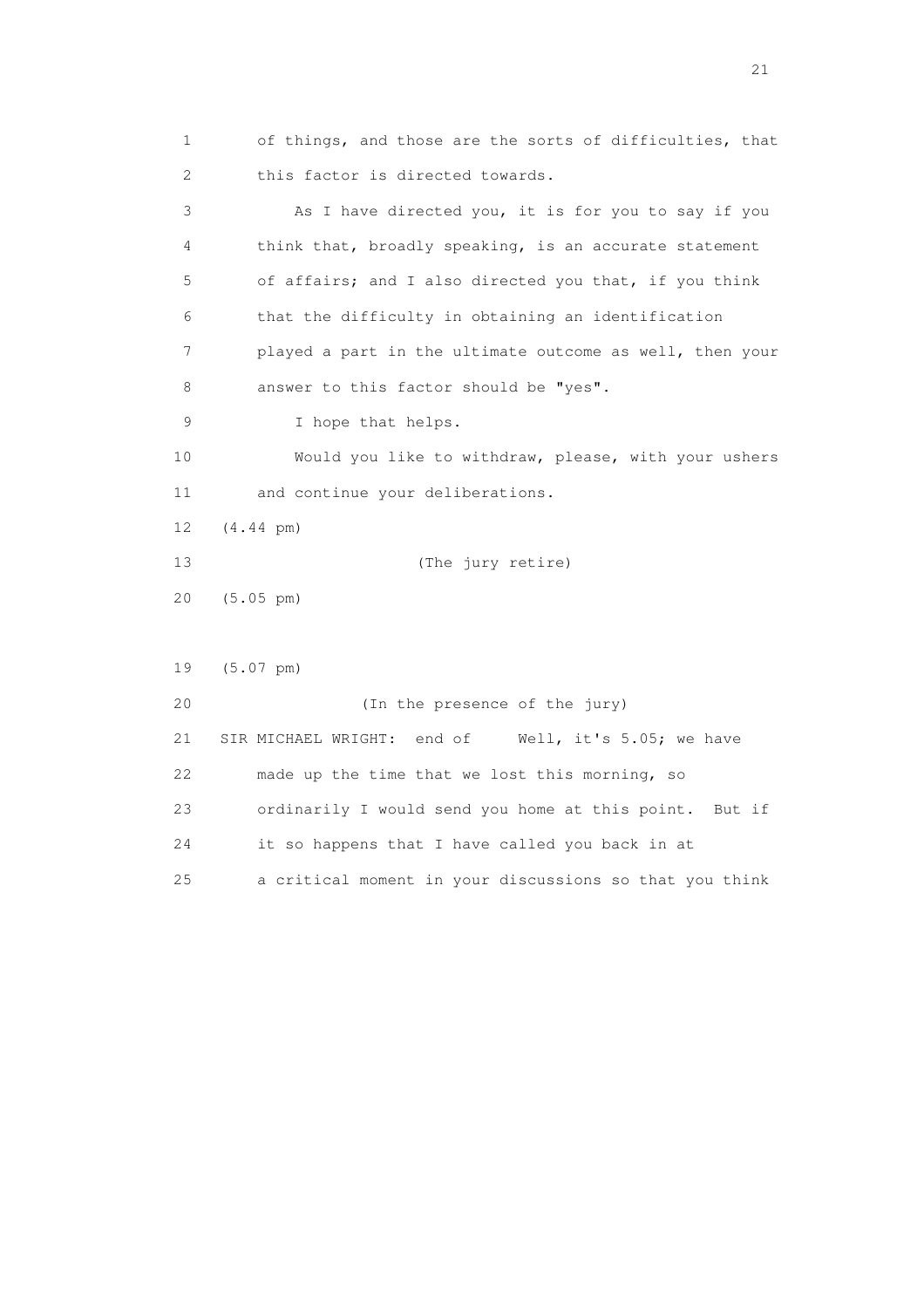1 that a little more time tonight would help, then of 2 course you can have it. As I have told you many times 3 but I repeat it, you are under absolutely no pressure as 4 to time. So unless your foreman tells me otherwise, it 5 will be back tomorrow morning.

 6 THE FOREMAN OF THE JURY: I think it's unlikely that we will 7 reach a result today.

 8 SIR MICHAEL WRIGHT: That's fine. In that case, thank you 9 all very much.

 10 Could the gentleman who is leaving us tonight 11 identify himself? I now must discharge you, as you 12 appreciate. I do so, if I may say so -- and I think 13 I probably speak, I am sure, for everybody in this 14 room -- that we do so with the greatest possible regret. 15 We are very, very sorry to lose you. It wouldn't be 16 right if I didn't discharge you without expressing my 17 thanks, and the thanks of everyone here, for the 18 sacrifice that you have put in by effectively giving up 19 your life for nine weeks, and unfortunately not being 20 able to see the end of it. We are very, very sorry, but 21 we do thank you most sincerely for your service.

 22 Now you are discharged, you are not a member of the 23 jury any more, and so I am afraid you have to follow the 24 same purdah as they have to in relation to you; so that 25 you mustn't talk to each other about anything from now

23 and 23 and 23 and 23 and 23 and 23 and 23 and 23 and 23 and 23 and 23 and 23 and 23 and 23 and 23 and 23 and 24 and 25 and 25 and 26 and 26 and 26 and 26 and 26 and 26 and 26 and 26 and 26 and 26 and 26 and 26 and 26 an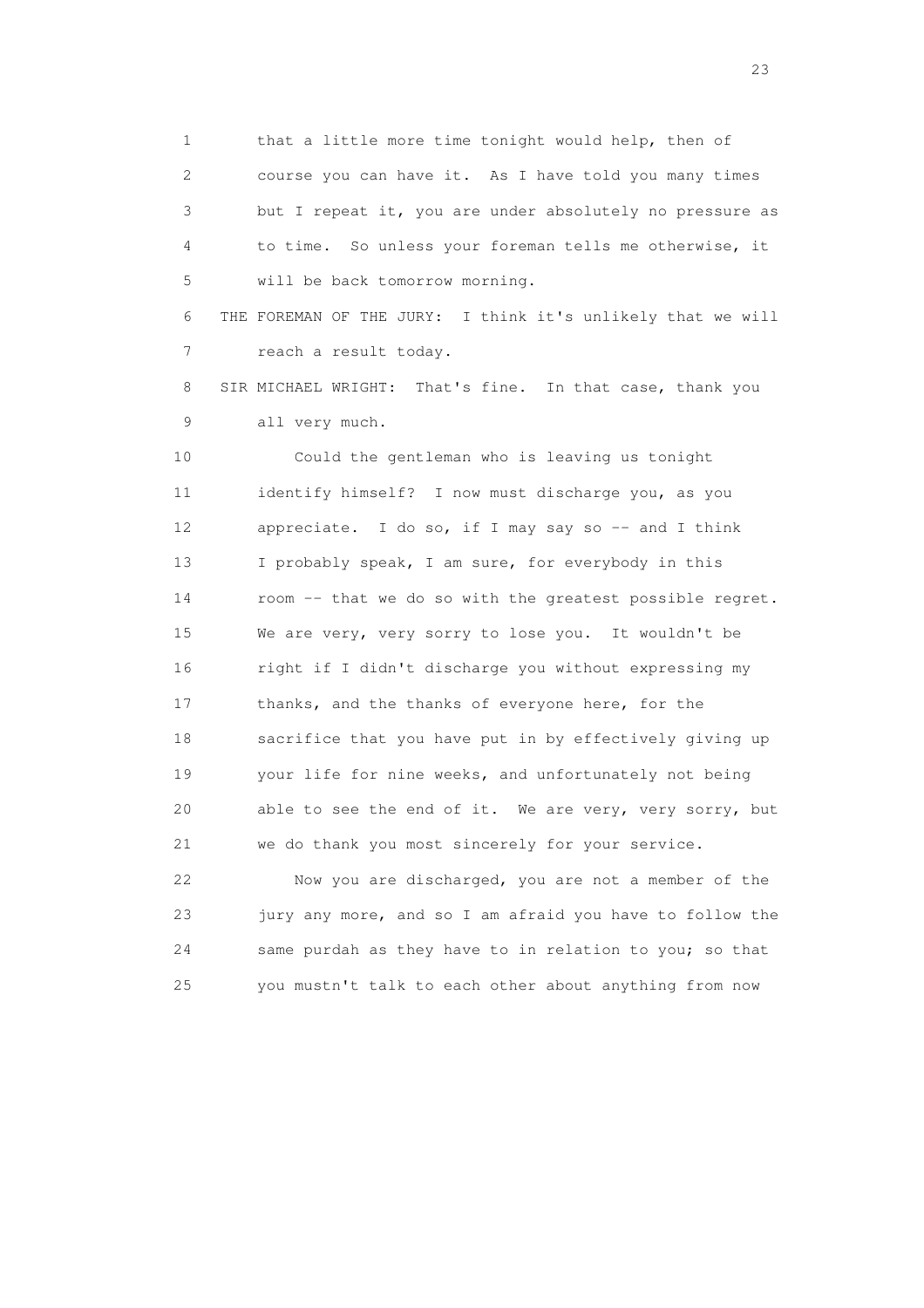1 on. I hope you have a good trip. 2 Very well, 10 o'clock tomorrow morning. 3 (5.10 pm) 4 (The court adjourned until 10.00 am on 5 Wednesday, 10 December 2008)